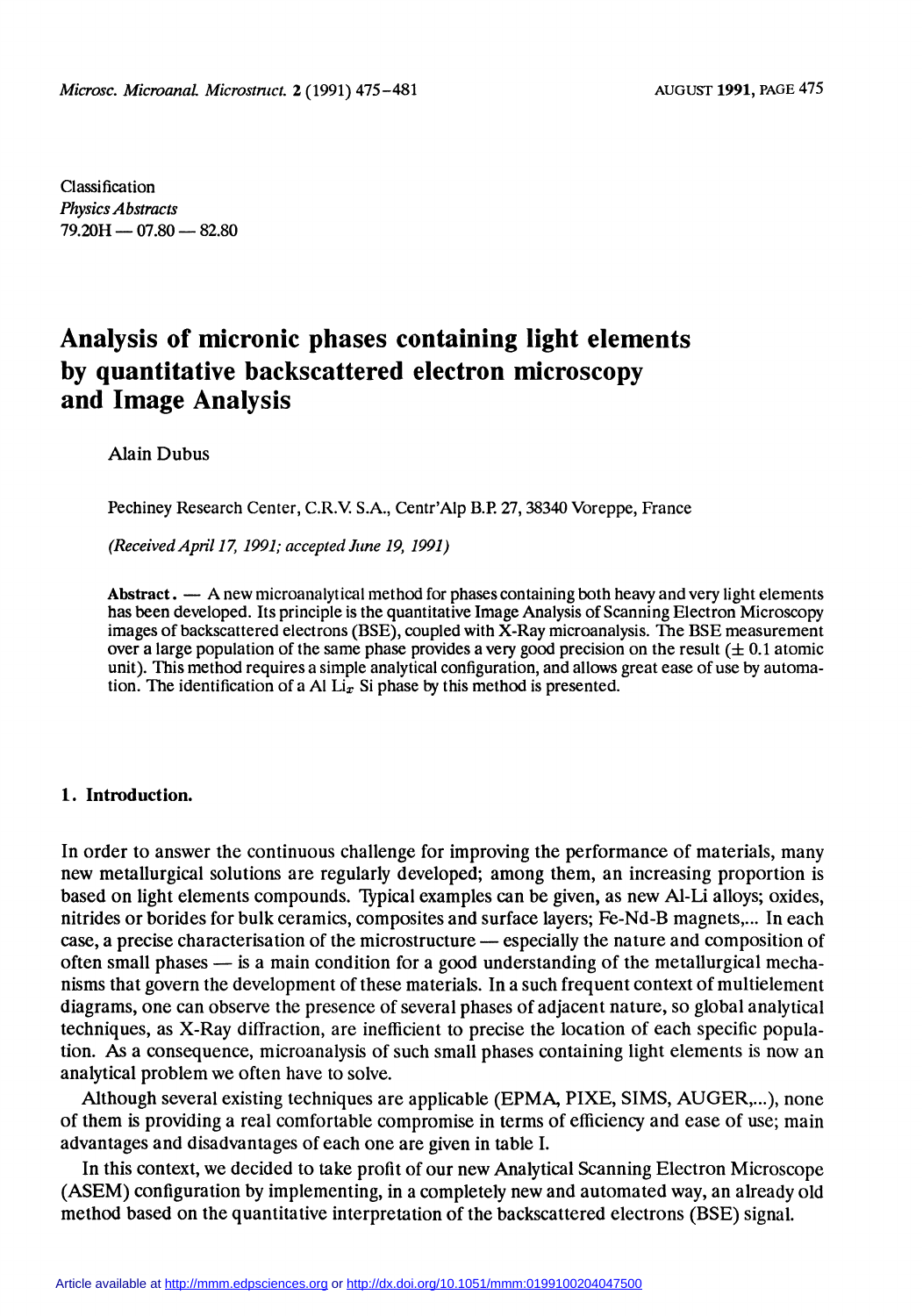| Microprobe<br>technique<br>$\rightarrow$ | Electron (EPMA)                                  | Ionic (SIMS)                           | Nuclear (PIXE)                                                                                 | <b>AUGER</b>                                       |
|------------------------------------------|--------------------------------------------------|----------------------------------------|------------------------------------------------------------------------------------------------|----------------------------------------------------|
| Spatial<br>resolution                    | $X, Y, Z: 1$ to $3 \mu m$<br>⊕                   | X,Y<br>1 μm<br>Z<br>$O,OO5 \mu m$<br>⊙ | $X,Y \geq 5 \,\text{\ensuremath{\upmu}}\text{\ensuremath{\mathsf{m}}}$<br>Z a few $\mu$ m<br>⊙ | $X, Y$ 0,2 $\mu$ m<br>z<br>$0,003 \mu m$<br>⊕      |
| $\cdot$<br>Phase<br>localisation         | with BSE detector<br>$_{\rm (t)}$                | $(\pm)$                                | $(\, \cdot \,)$                                                                                | with BSE detector<br>(+)                           |
| Light element<br>sensitivity             | <b>B, C, N, O:</b><br>$\odot$<br>Li<br>$(\cdot)$ | $(++)$                                 | $^{(+)}$                                                                                       | all elements but Li<br>$\Theta$<br>Li<br>$(\cdot)$ |
| Quantitative<br>analysis                 | $(\pm)$                                          | $\blacksquare$                         | $(++)$                                                                                         | $(+)$                                              |
| $(4)$ : advantage of the technique       |                                                  |                                        |                                                                                                |                                                    |

Table I. — Comparative capabilities of 4 techniques for the analysis of micronic phases containing light elements.  $(+)$  Advantages of the technique.  $(-)$  Limitation of the technique.

 $\odot$  : limitation of the technique

## 2. State of the art.

The BSE signal provides unique information on the local mean atomic number of the specimen, with two main advantages:

- sensitivity to both beavy and light elements,
- good spatial resolution (i.e. 0.1  $\mu$ m).

These two points explain a large development of this BSE option, but only in a qualitative mode; only rare papers in the litterature suggest a more efficient interpretation of the information, based on manual and local measurements of the grey level; the most complete work was probably published by Ball [1]. At this time, i.e. 5 years ago, we did similar experiments on a conventional SEM; but this manual method was extremely tedious and unreliable: after focussing the beam on each phase, the local BSE signal was obtained with a voltmeter at the output of the BSE detector amplifier, and an accomodation time of about one minute was necessary before obtaining a stable value; this procedure was sequentially applied to a maximum of phases, because of the cristallographic effect, which is responsible of very significant BSE variations, even for optimal conditions (large aperture, low working distance, i.e. convergence angle  $10^{-2}$  rad); as a consequence, during such a long routine, the unavoidable beam current shift cannot be neglected, and regular verifications on a reference specimen has to be adopted: quite often, unreliable measurements had to be done again.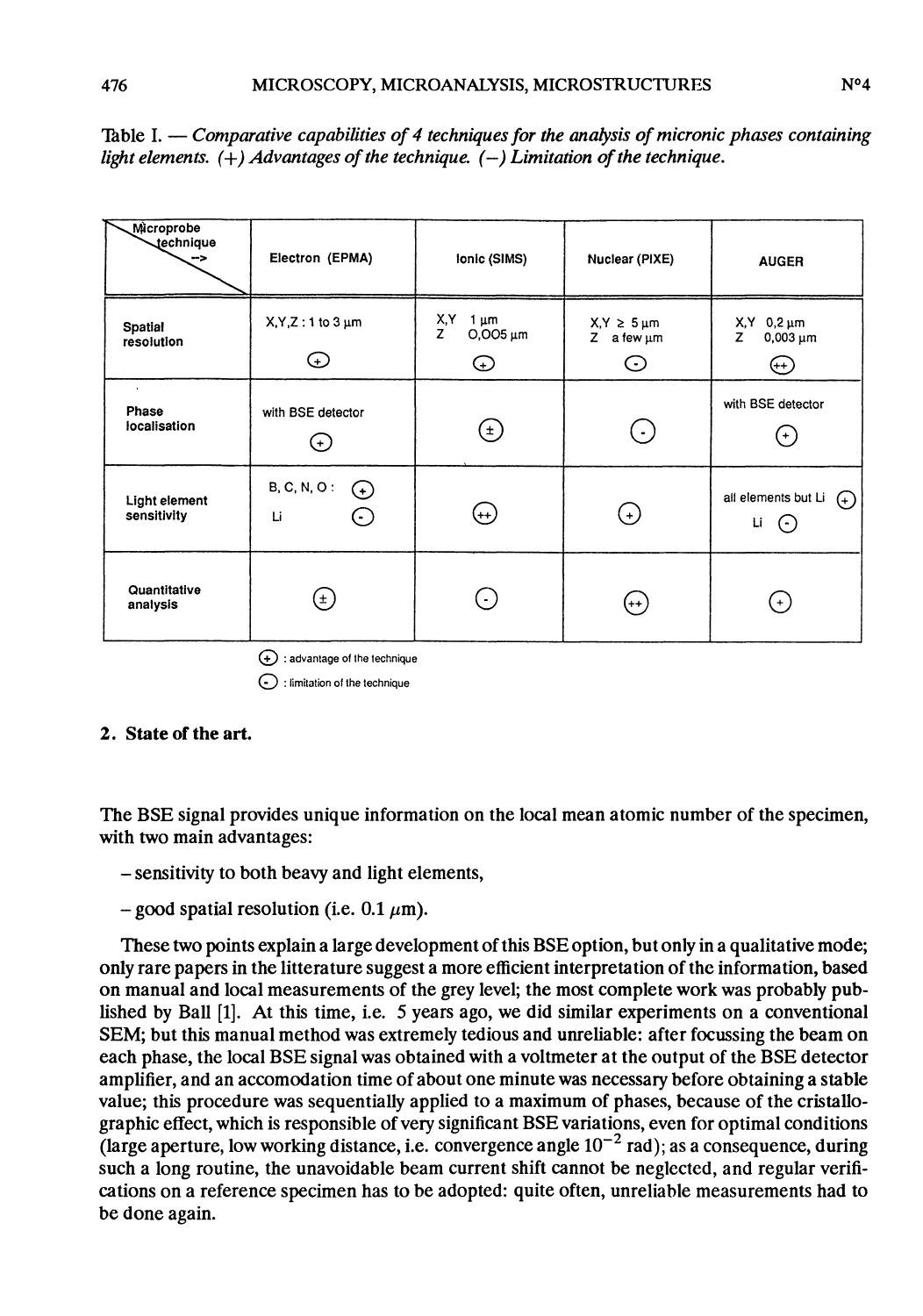#### $N^04$ IMPROVING LIGHT ELEMENTS MICROANALYSIS BY BSE IMAGING

# 3. Towards a new solution.

- 3.1 THE ASEM CONFIGURATION. This configuration is composed of three different systems:<br>- a digital SEM (ZEISS DSM 950), equipped with a high brightness LaB<sub>6</sub> gun, a BSE detector
- (semi-conductor technology), a motorised stage, and an ion gun for *in-situ* cleaning the most reactive phases;
- an EDX microanalysis system (TRACOR TN 423), with a 30 mm<sup>2</sup> Be window detector and a complete software package for both driving all functions of the SEM and assuming quantitative microanalysis;
- an image analysis system (KONTRON IBAS), with a parallel processor, a powerful SEM interface, a complete software package (SEM management, grey-tone image enhancement, mathematical morphology algorithms,...) with a quite user friendly menue; this system is able to drive all the functions of the 2 former units.

3.2 THE BASIC ADVANTAGES OF ASEM.  $-$  The quantitative interpretation of the BSE signal is one of the most typical examples of application of this analytical "trilogy", with two main advantages:

- firstly, the use of an Image Analysis System, for the densitometric treatmcnt of a real 2D grey level image: as compared with local measurements, such a large scale information is expected to limit the influence of undesired parameters (crystallographic contrast, local defects,...) and<br>thus give access to a better precision,
- secondly, the use of simultaneous and complementary X-Ray microanalysis for the heavier elements, to provide a more complete and reliable chemical microcharacterisation of unknown phases.

3.3 SCALING BSE SIGNAL VERSUS ATOMIC NUMBER  $Z$ .  $-$  From this step on, we really took profit of the Image Analysis System with large 2D information to get rid of the main factors (crystallographic effect, polishing artefacts) which limited up to now the precision of the mean grey level of each phase nature. In each case, a large number of phases were investigated in an automatic way; a standard algorithm (median filter, size  $5 \times 5$ ) was adopted to get rid of noise within the phases; then a delineation routine could rebuild sharp edges around each phase.

Considering the approximative atomic number of the unknown phase to be determined later  $(11 < Z < 12)$ , we focussed on this local Z window, and we used Mg, Al and Si pure specimens for scaling BSE signal versus  $Z$ . The experimental results are given in table II. Several details have to be pointed out:

- 
- Within this narrow Z window, a quite linear regression curve could be obtained  $(r = 0.9994)$ ,<br>- As a direct consequence of the consistent 2D information treated by image analysis, very small<br>confidence interval is obtain
- $-$  A dedicated amplification of the signal provides a favorable grey level coding of  $Z : 70$  levels for one atomic number unit.

As a comment, the linear regression has to be considered as pure hasard, because it is strongly dependant of the energy sensitivity of our BSE detector at the time of the measurements; thus, such a scaling routine has to be done for each analytical system, and even checked before each measurement sequence.

3.4 VERIFYING  $Z$  CALCULATION FOR MULTIELEMENT PHASES.  $-$  The next scaling step is to find a good mathematical calculation giving the mean atomic number of a multielement phase as a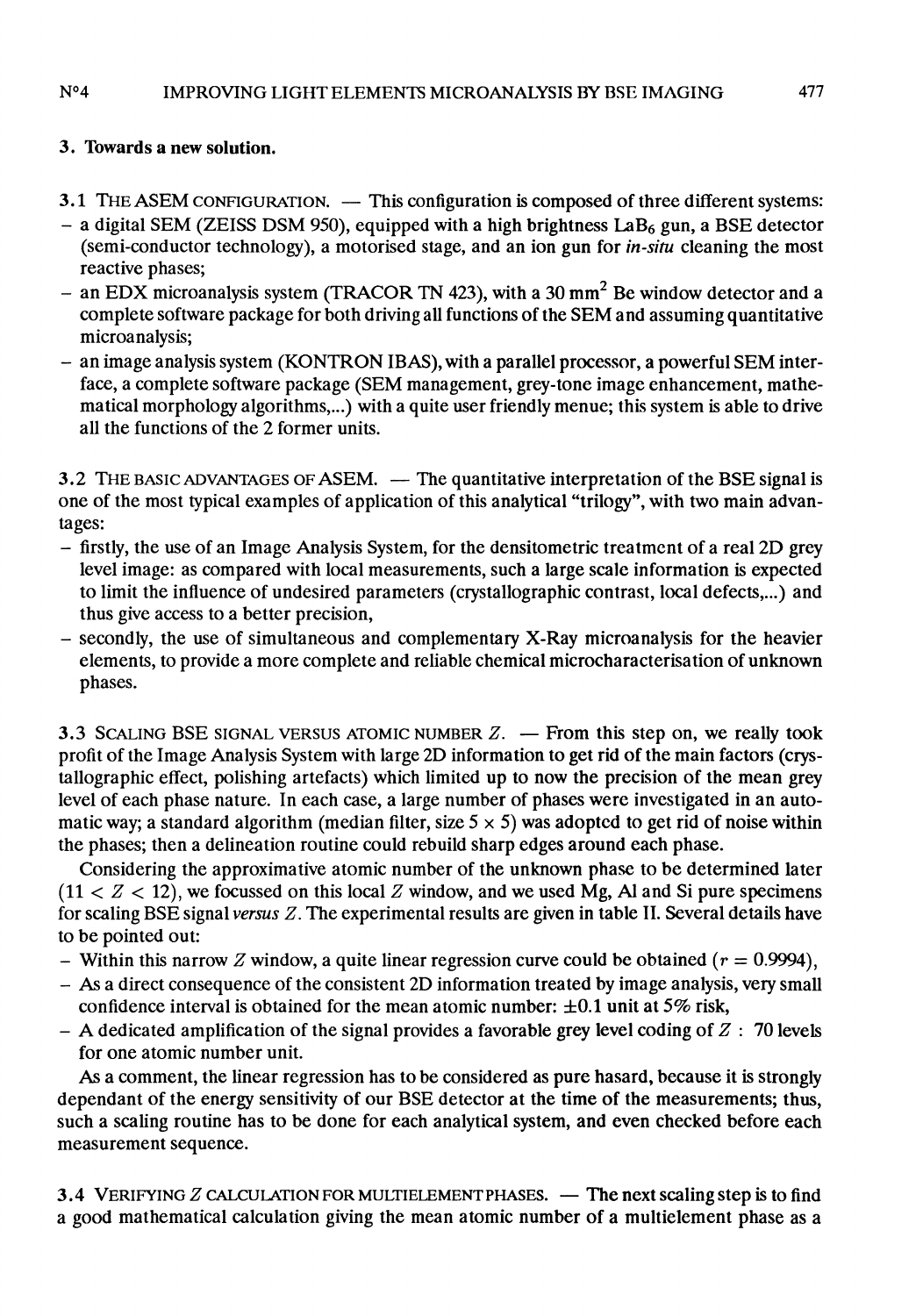| Element/phase        | z                 | mean<br>$1.0.**$<br>G<br>grey<br>level | $Z$ *** |
|----------------------|-------------------|----------------------------------------|---------|
|                      |                   |                                        |         |
| Mg                   | 12                | 5,3<br>68,4                            | 11,9    |
| Al                   | 13                | 136,6<br>2,5                           | 13,0    |
| Si                   | 14                | 202,3<br>2,0                           | 13,9    |
| Al <sub>2</sub> LiMg | $11,9$ $^{\circ}$ | 65,9<br>4,3                            | 11,9    |
| SiC                  | $11,6$ $^{\circ}$ | 47,0<br>4,4                            | 11,6    |
|                      |                   |                                        |         |
|                      |                   |                                        |         |
| AILi Si              |                   | 2,0<br>77,9                            | 12,1    |

Table II. — Experimental signal  $(G)$  and Z calculations, validating formula (1).

Calculated with formula (1).

Confidence intervall (risk 5%).

Calculated from regression obtained with Mg, Al, Si results :

 $Z = 0,014<sup>9</sup>G + 10,97$   $(r = 0,9999<sup>4</sup>)$ 

function of its chemical composition; of course this relationship has to be in agreement with the former scaling curve.

We chose first well known and stoechiometric phases, containing both heavy and light elements, in order to provide a more discriminant method, and clearly point out the best calculation; the experiments were done on both SiC and Al<sub>2</sub>LiMg phases. The results clearly show that only a second order formula, proposed first by Danguy and Quivy [2] in 1956, was valid to calculate a very reliable mean atomic number in our context (Tab. II).

$$
Z = \frac{\sum a_i Z_i^2}{\sum a_i Z_i}
$$
 (1)

 $a_i$ : stoechiometry coefficient for element i within the phase,

 $Z_i$ : atomic number of element *i*.

It has to be mentionned that this calculation is expected to be valid only for energy sensitive BSE detectors; on the other hand, the simpler first order formula, proposed by Castaing [3] for BSE current measurement in a microprobe, and recently confirmed by Herrmann and Reimer [4], remains the best choice in this particular context.

### 4. An example of industrial application of the method.

4.1 THE ANALYTICAL PROBLEM.  $- A$  few years ago, in the context of a challenge based on the development of industrial Al-Li alloys for aerospace applications, several new phases were discovered within the microstructure; a precise identification of these phases was of prime importance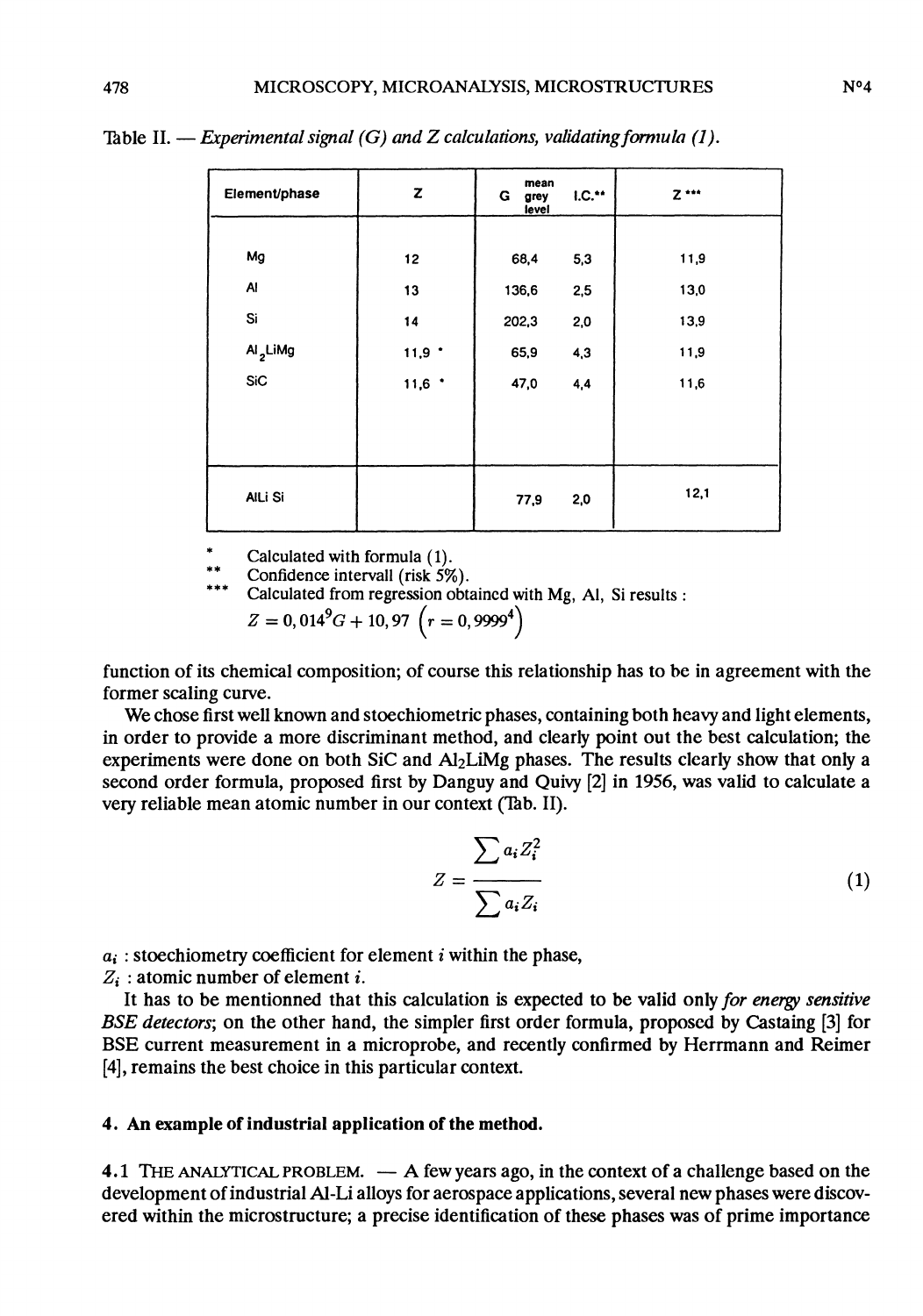#### $N<sup>0</sup>4$ **IMPROVING LIGHT ELEMENTS MICROANALYSIS BY BSE IMAGING**

for a better understanding of the metallurgical phenomena involved during the thermomechanical treatments, thus governing the final properties of the material; such a context was at once considered as a typical opportunity for checking a simple analytical solution based on the method presented before.

In this paper, we will focus on one specific problem, involving phase determination within the Al-Li-Si diagram; let us write the chemical formula as Al Li<sub>x</sub> Si<sub>y</sub>, corresponding to a rather reactive phase.

# 4.2 RUNNING THE METHOD.

4.2.1 First step, EDX Microanalysis.  $-$  In the context of these unknown phases containing two "heavy" and one light elements, we first determined the atomic ratio  $y = Si/Al$  by EDX microanalysis, considering for ZAF correction the Li element as being the complementary part to 100%. This first step could determine the y ratio as equal to unity, with a reasonable precision.

But the problem is more difficult for the  $x$  parameter, especially for three reasons:

- small differences in the Li content separate the three chemical formulae proposed in the litterature, i.e. AlLi<sub>x</sub>Si with  $x = 1.0$ , 1.5 and 2.0, corresponding to 11.2, 15.4 and 20.0 wt% Li, respectively; the associated Z values are 11.5, 12.0 and 12.5 calculated by relation (1)
- by principle, indirect estimation of Li content (by difference to 100%) is not precise, because this value is affected by the cumulative uncertainties of the other concentrations, i.e. Al and Si;
- on such reactive phase, the sum of the weight contribution of the three elements cannot be expected at exactly 100%, but rather between 95% and 100%, because of unavoidable corrosion products at the surface of the polished specimen.

As a consequence, no reliable phase determination can be done with only EDX (and probably WDX) technique.

For this reason, we had to take profit of the parallel BSE result, to provide a more precise information on Li content.

4.2.2 Second step: BSE measurements. — Most of the advantages of image analysis were used to provide the most reliable routine for mean grey level measurements; the main points of the analytical sequence are the following: - SEM conditions:

- \* For light materials, a low primary energy ( $E = 10 \text{ keV}$ ) is a good compromise between limited in depth information (especially for micronic phases), BSE sensitivity and EDX efficiency (excitation of X-Ray lines),
- A small working distance  $(10 \text{ mm})$  is expected for BSE efficiency and a smaller crystallographic contrast, but simultaneous quantitative EDX microanalysis may require larger values to stand at the focus point,
- The larger diaphragm (another compromise with resolution!), for the larger convergence angle and also a smaller crystallographic contrast,<br>- Image acquisition:
- \* 256 x 256 pixels for "large" phases at the field scale,  $512 \times 512$  for smaller ones, 256 grey levels
- (8 bits),<br>\* Noise reduction at the pixel scale (MEDIAN filter, size  $3 \times 3$  or  $5 \times 5$  pixels),
- \* Grey level opening, to reconnect parts of the same phase separated by small cracks or scratches,
- \* "Contour" reconstruction, to provide sharper edges around the phase,
- \* Segmentation of all the phases observed in the field  $(\Rightarrow$  binary image),
- \* Erosion algorithm on this binary image, in order to get rid of two kinds of unreliable zones: both the too small phases, and the peripheral part of the larger ones.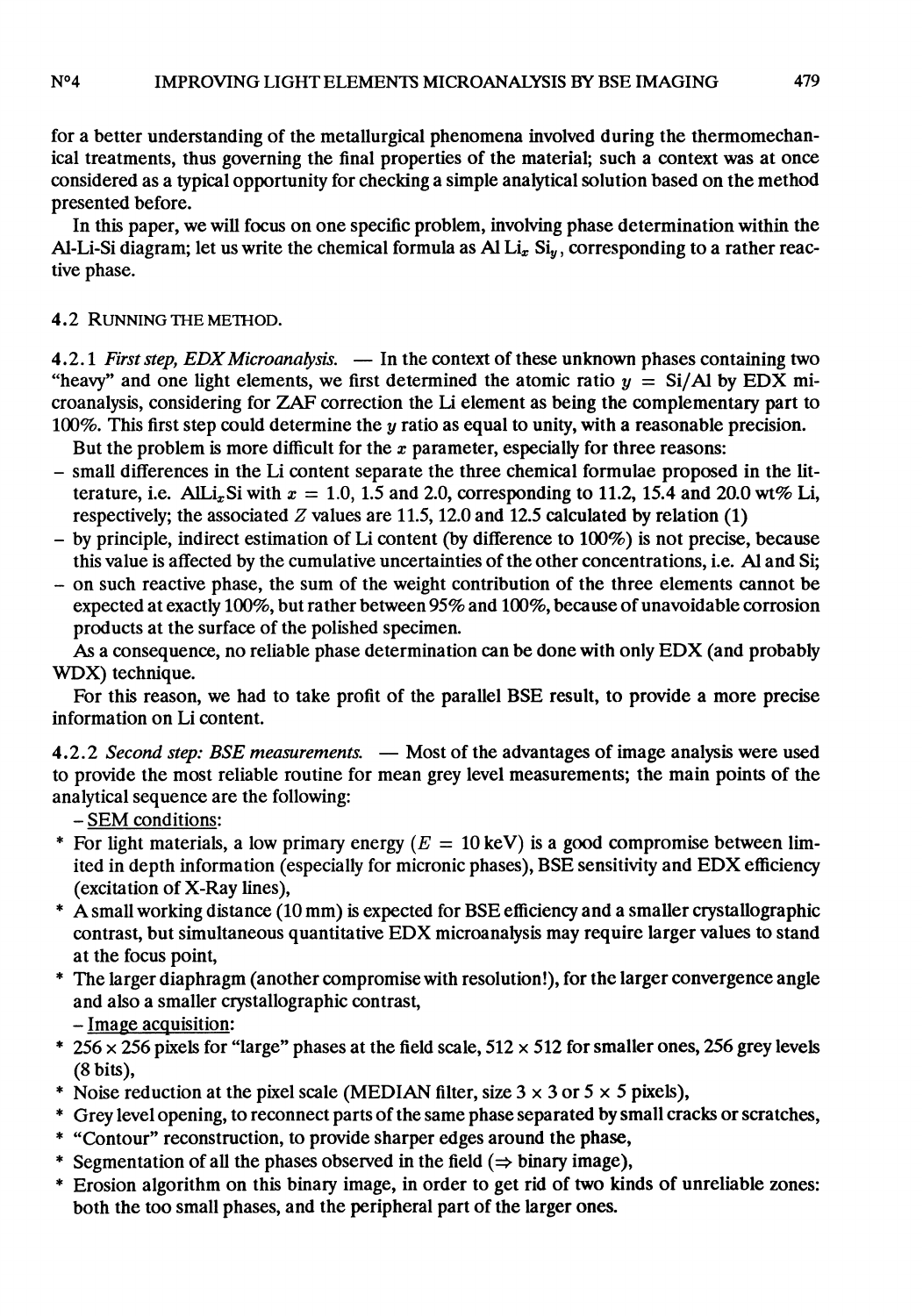

Fig. 1. — "As received" image (45  $\times$  45  $\mu$ m) containing both large (right side) and micronic phases to be analysed. Resolution is  $512 \times 512$  pixels.

\* Mean grey level measurement on each phase, then mean value over about 100 phases. A typical image is given in figure 1.

4.2.3 Interpretation of the results.  $-$  On the larger phases, i.e. several microns size, very reliable results were obtained on about 100 phases: a mean grey value of 79, affected with a 95% confidence interval lower than 2. One can see from figure 2 that such a precision provides an unambiguous determination of the phase nature, which is in fact  $Al_2Li_3Si_2$  [5].

On the smaller phases, i.e. submicronic ones, a better lateral resolution was necessary, and even with a smaller beam current we had to use a smaller diaphragm; as a consequence, a larger contribution of the crystallographic contrast induced a significant spread of the grey values; if no strict phase effect determination was possible in this case, we could nevertheless notice that the mean value of the histogram is just corresponding to the reliable result obtained on the larger phases.

#### 5. Conclusion.

The development of a new analytical configuration ( $\overline{ASEM}$  = digital SEM interfaced with EDX microanalysis and Image Analysis System), could give rise to a simple, reliable and automated method for the microanalysis of phases containing both heavy elements and a light one. This original routine is measuring the mean atomic number  $\overline{Z}$  on a large number of the unknown phases, by quantitative interpretation of the backscattered electron images with an Image analysis system; a precision of  $\pm 0$ , 1 atomic unit is obtained.

An industrial application on AlLiSi alloys could undoubtly indentify an unknown phase among three very close solutions (within 1 atomic unit); we could also estimate quite a reasonable limitation of the method in terms of phase size (i.e. 1 micron).